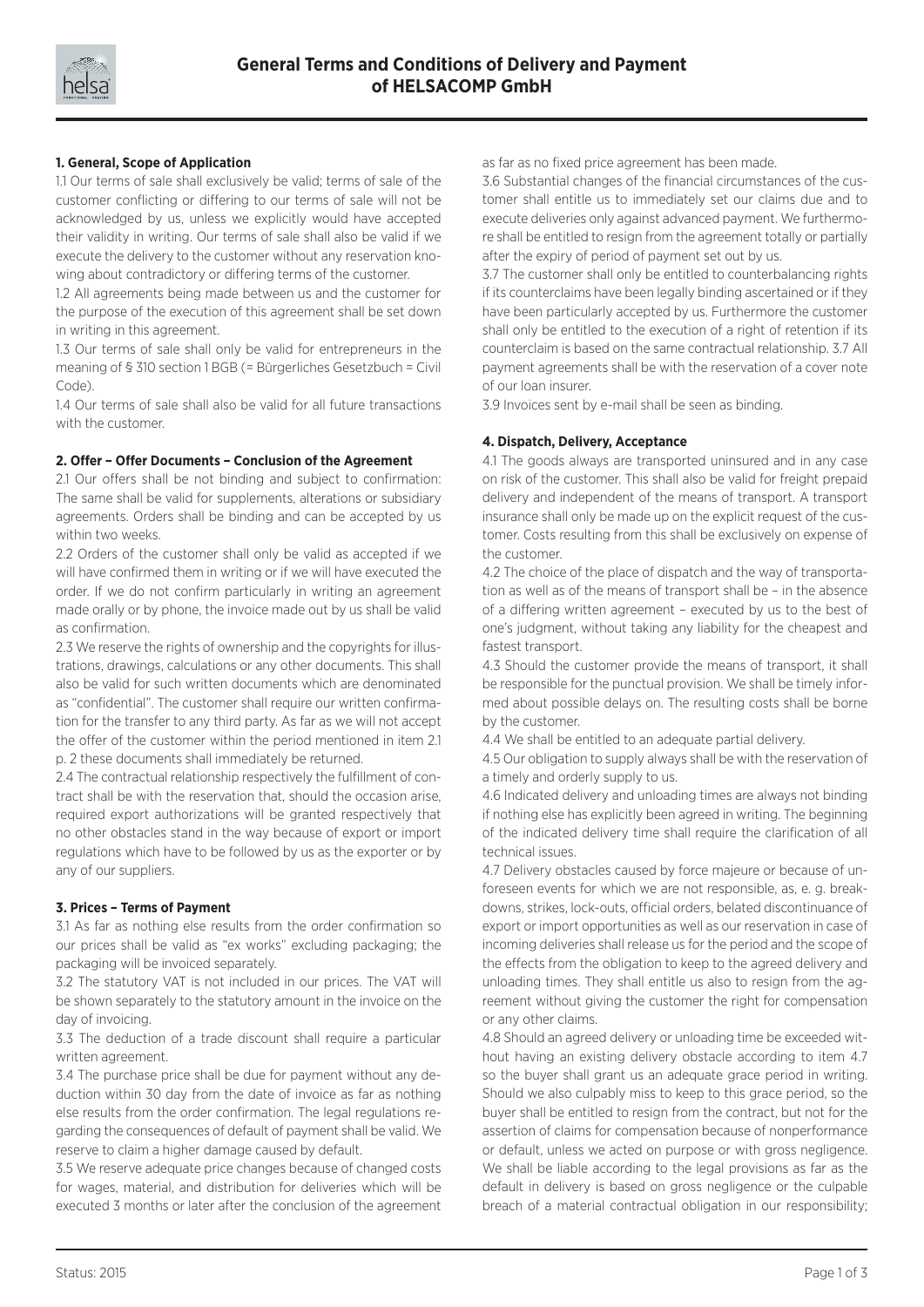

in these cases the liability for compensation shall be limited to an overall default compensation payment to the amount of 0.5% of the predictably typically arising damage.

4.9 Should the customer fall into arrears with the acceptance or should it culpably violate any other duties of cooperation so we shall be entitled to claim for a compensation of the damage caused for us insofar, including possible additional costs. Furthermore we shall be entitled to deliver the goods being ready for delivery to third parties and to deliver the ordered articles at a later point in time to the customer, latest, however by the expiry of the ongoing fiscal year or to cancel the order in case of a default in acceptance of more than four weeks. Further claims and rights shall be reserved.

4.10 Should there be a delay of the delivery because of an according request of the customer and should we accept the individual case so the goods indicated ready for dispatch will be stored at expense of the customer. A lump sum of 1 % of the invoice amount will be invoiced per beginning month.

4.11 As for the rest we shall be liable in case of default in delivery for each completed week of the default within the scope default compensation with a lump sum of 0.5% of the value of the consignment value, maximum, however, of 5% of the consignment value.

### **5. Passing of Risk - Documents**

5.1 As far as there is no other information in the order confirmation a delivery "ex works" shall be agreed.

5.2 Transport and any other packaging according to the packaging ordinance will not be taken back; pallets shall be excluded. The customer shall be obliged to care for a disposal of the packaging at its own expense.

## **6. Investigation and Complaint Obligation**

6.1 The customer shall be obliged to investigate the goods at the agreed place of destination respectively in case of a collection by itself at the taking of the delivery 6.1.1 according to quantity and packaging and to note on the delivery note or bill of lading respectively acknowledgement of receipt possible complaints hereto, and 6.1.2 at least to randomly and representatively execute a quality control and to check the goods regarding outer quality.

6.2 The customer shall follow the following formalities and time limits in complaining about possible defects:

6.2.1 The complaint shall be executed by the end of the third workday (Monday to Friday) following the delivery of the goods at the agreed place of destination respectively of taking delivery. When complaining about a hidden defect the complaint shall be made by the end of the workday following the detection of the defect, latest, however, within two weeks after the delivery of the goods respectively of taking delivery.

6.2.2 The complaint shall arrive at us within the above mentioned time limits in writing, by telex or by fax. A message by telephone shall not be sufficient. Notices of defect against traveling salesmen, brokers or agents shall not be taken into consideration.

6.2.3 Quality and quantity of the claimed defect have to be clearly recognizable in the complaint.

6.2.4 The customer shall be obliged to have the complained goods at the place of investigation ready for inspection by us, our supplier or by experts ordered by us.

6.3 Complaints regarding number of pieces and packaging of the goods shall be excluded should the required note on the delivery note or bill of lading according respectively the acknowledgement of receipt according to item 6.1.1 be missing. Furthermore any complaint shall be excluded as soon as the customer will have mixed, continued to use, resold or will have started with the treating and processing of the goods.

6.4 Goods which have not been complained about in the required form and time limits shall be seen as approved and accepted.

#### **7. Liability for Defects**

7.1 Claims for defects of the customer shall require that it has orderly executed its investigation and complaint obligations.

7.2 As far as there should be a defect of the purchased goods so the customer shall be entitled to a supplementary performance of its choice in the way of a removal of defects or to the delivery of new goods free of defects. The customer shall always give us the opportunity to a supplementary performance within an adequate time limit, rights of recourse shall be unaffected without limitation by the aforementioned regulation.

7.3 Should the supplementary performance fail, so the customer shall be entitled to claim for resignation or a reduction.

7.4 Claims for defects shall not exist for an only insignificant deviation of the agreed quality, for an only insignificant reduction of the usability, for natural wear and tear, as for damages caused by incorrect or negligent treatment, excessive use and strain, improper operating material or because of particular external influences after passing of risk, being not a prerequisite according to the agreement. Should improper maintenance work or alterations be carried out by the customer or any third party so there also shall exist no claims for defects for the aforementioned and for the results arising from them.

7.5 We shall be liable according to the legal provisions as far as the customer will claim for compensation basing on purpose or gross negligence. As far as we cannot be blamed for intentional breach of contract so the liability for damages shall be limited to the predictably typically arising damage.

7.6 We shall be liable according to the legal provisions as far as we culpably violate any material contractual obligation; in this case, however, the liability for damages shall be limited to the predictably typically arising damage.

7.7 The liability for a culpable violation of life, body or health shall be unaffected; this shall also be valid for the compulsory liability obligations according to the Product Liability Act.

7.8 The period of warranty shall be 1 year starting with the passing of risk. The legal term of limitation shall be valid for claims for damages in case of purpose and gross negligence as well as for violation of life, body, and health which are based on an intentional or negligent breach of duty of the user.

7.9 The term of limitation in case of a delivery recourse according to §§ 478, 478 BGB (= Civil Code) shall remain unaffected.

7.10 Claims of the customer because of the expenses required for the purpose of supplementary performance, particularly transport, travel, labor, and material costs shall be excluded, as far as the expenses will increase because the goods delivered by us have been transported to another place as the place of business